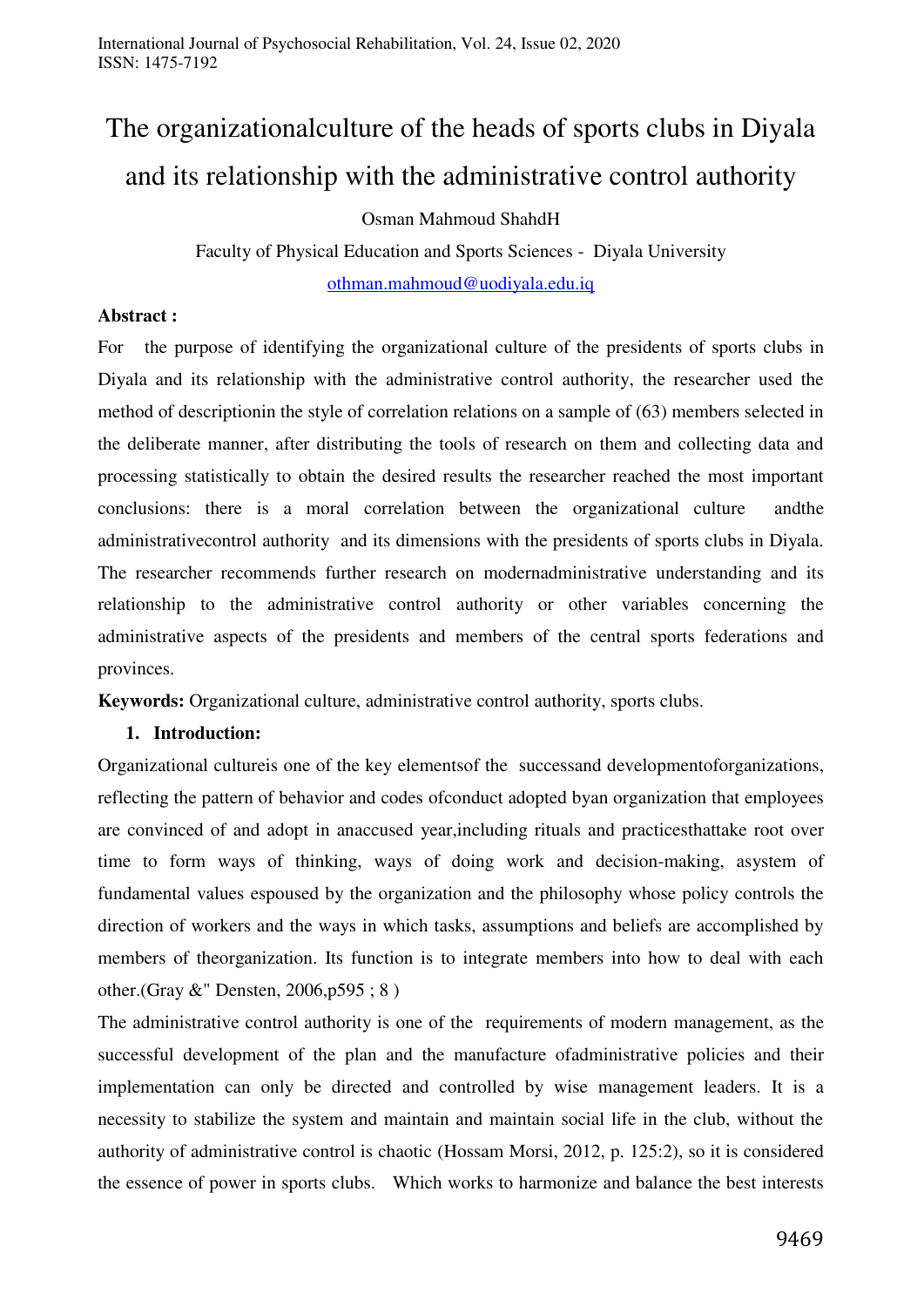of the club and magazines abandoned for individual freedoms, private activity and the organizational culture of the club.

The importance of the organizational culture of sports clubs in particular lies in balancing their employees in carrying out their administrative and training duties for their teams through interaction and joint cooperation between them, which reflects the prevailing values, customs and climate within these clubs. Its employees seek to create an independent personality for them to be a source of pride and pride for their employees through the results obtained by the various sports teams in the competitions in which they participate. Culture is therefore closely linked to certain concepts such as values, which are an important part of culture because of its impact onthe behavior and performance ofindividuals and organizations in general.

 Theimportance of this study ishighlighted by examining the nature of the administrative control authority of the presidents and members of sports clubs in Diyala becauseof its importance in the success of the work of the coaches todeveloptheir playersand teams, and theirrelationship to their organizational culture.

The research aims to: identify the organizational culture and its dimensions and the authority of management control and its areas with the heads of sports clubs in Diyala.

#### **Research methodology and field procedures:**

#### **2.1 Research approach:**

 The researcher used the descriptive method in the survey method to suit the search problem and its purpose.

# **2.2 The research community and its sample:**

The research community included the 126 members of sports clubs in Diyala province who are registered in the Department of Physical Education and Sports - The Ministry of Youth and Sports for the 2019 season (126) representing members of (18) sports clubs, Qzaniya, Martyr Arkan, Jadida Al Shatt, Al Khalis, Habhab, Zaharat).

#### **2.3 Searchtools:**

The researcher used the measure of organizational culture prepared by (Khashali and Tamimi, 2008:3), and its codification (Aziz,2012:4),which is made up of (25) paragraphs distributed over (4) areas are (cooperation (7) paragraphs,innovation (6) phrases,cohesion (6) Terms,effectiveness (6)phrases),the paragraphs of the questionnaire areanswered according to five alternatives are (strongly approved, OK, neutral, non-agree, strongly disapproved), grades (5, 4, 3, 2, 1), total score (125), lowest score (25), and hypothetical medium (75).

As well as the measure of the authority of administrative control prepared by (RashadMohammed Jassim, 2019:4)andcodified on clubs and sports federations of Iraqi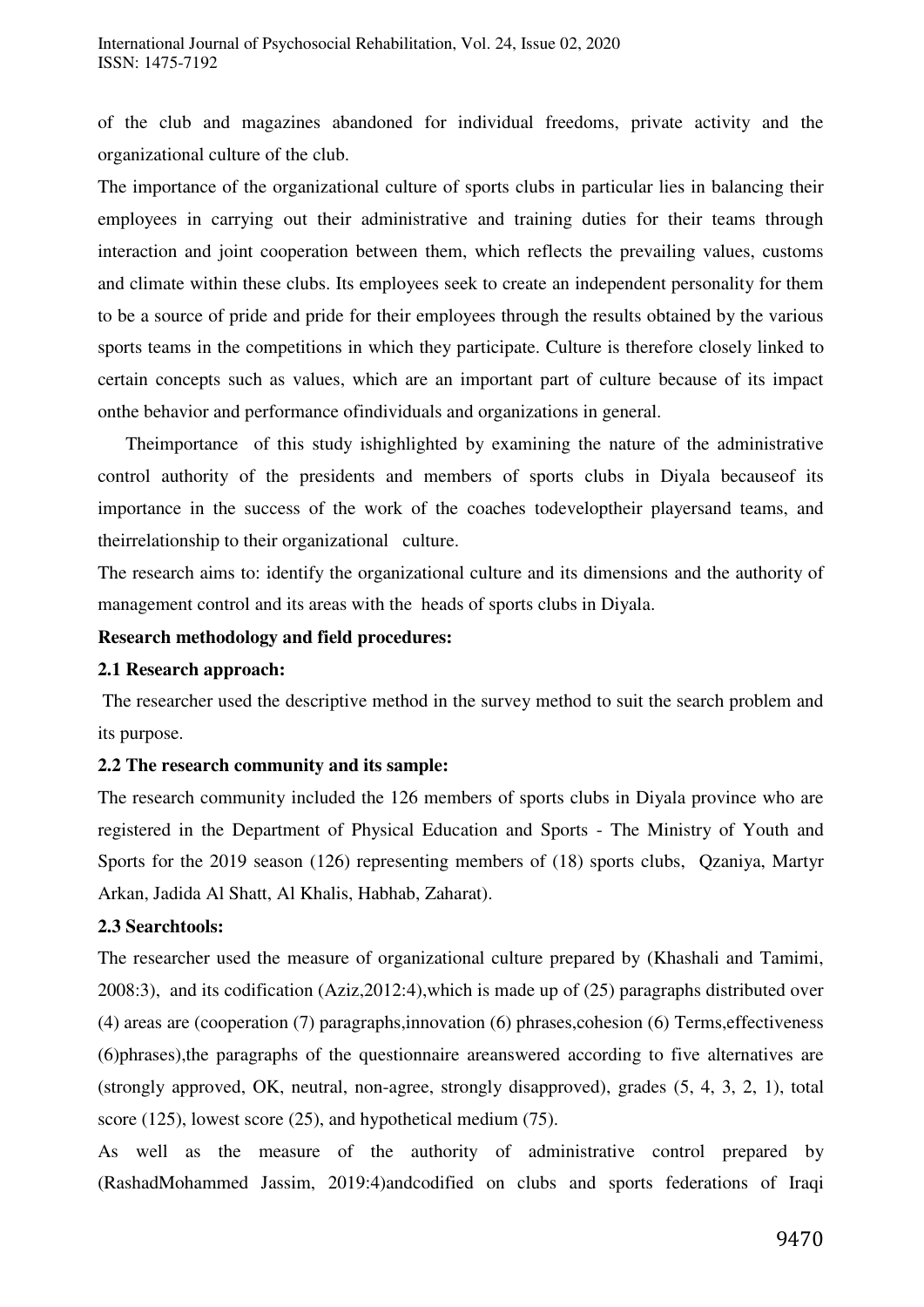government institutions and consists of(35)words distributed on(6) areas,(cognitive(7) phrases,literary and moral(7)phrases, health(7)phrases, environment and tranquillity(7) 5) Phrases,security (5) phrases, social(4) phrases with five alternatives (I strongly agree, agree, agree to some extent, do not says,do not s strongly) and degrees (5, 4, 3, 2,1)respectively, and the overall degree of scale that he can get ( 175)the lowest score(35)and the hypothetical medium of the scale (105). It is codified on the Iraqi environment.

# **2.4 The main experience:**

The researcher distributed theyen scale form to the main research sample for the period from 14/12/2019 to 31/12/2019, after explaining the purpose of the experiment and its importance in the field of scientific research and explaining how to answer, with the need not to write the name,and after filling it was collected and unloaded data for the purpose of processing it statistically.

#### **2.5 Statistical treatment:**

The researcher used the statistical bag (SPSS) to process the evidence he collected and these methods (computational medium, standard deviation, medium, twisting factor, b-cet link coefficientand multiple linkfactors).

# **Presentation and interpretation of results:**

3.1 Present the results, dimensions and analysis of the organizational culture and the authority for administrative control, areas and analysis.

Table (1) shows computational circles, standard deviation, broker, twisting factor and standard error of dimensions of organizational culture

|                        |               | Innovati | <b>Coheren</b> | <b>Effectiv</b> | Organizational |
|------------------------|---------------|----------|----------------|-----------------|----------------|
| <b>Variables</b>       | collaboration | on       | <b>ce</b>      | eness           | culture        |
| <b>Middle</b>          | 22.556        | 20.063   | 18.143         | 17.810          | 78.730         |
| <b>Standard error</b>  | .582          | .398     | .406           | .423            | 1.433          |
| <b>Broker</b>          | 23.000        | 20.000   | 19.000         | 17.000          | 78.000         |
| <b>Standard</b>        | 4.620         | 3.162    | 3.222          | 3.359           | 11.377         |
| deviation              |               |          |                |                 |                |
| <b>Twisting plants</b> | $-.171$       | $-.155$  | $-.312$        | .716            | .140           |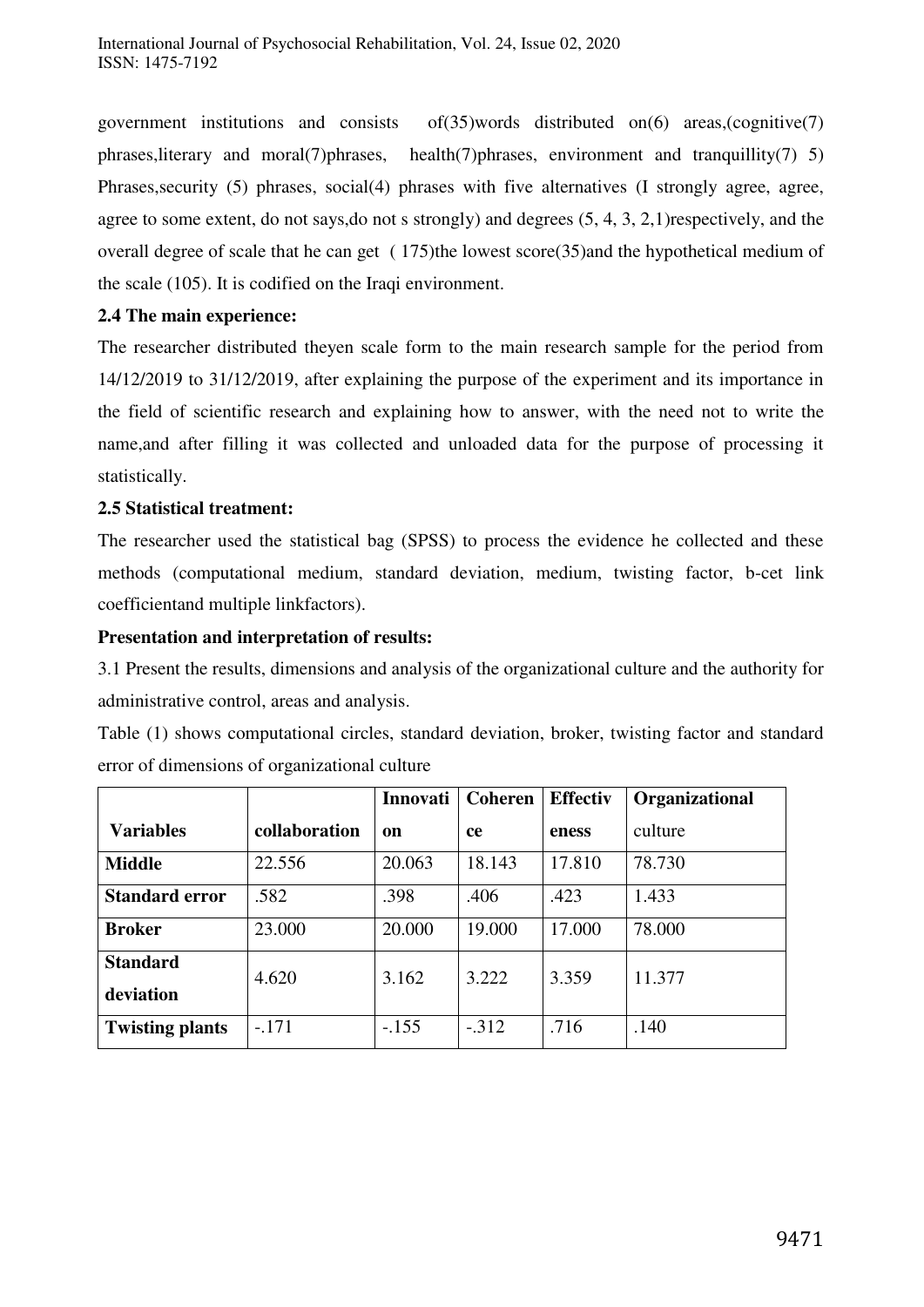**Table (2) shows the computational circles, standard deviation, broker, twisting factor and standard error of the areas of the administrative control authority** 

|                              |         |                 |               | <b>Enviro</b> |                | <b>Social</b> |                  |
|------------------------------|---------|-----------------|---------------|---------------|----------------|---------------|------------------|
|                              |         |                 |               | nment         |                |               | <b>Administr</b> |
|                              |         | <b>Literary</b> |               | and           |                |               | ative            |
|                              | Cogniti | and             |               | tranqui       | <b>Securit</b> |               | <b>Control</b>   |
| <b>Variables</b>             | ve      | moral           | <b>Health</b> | <b>llity</b>  | y              |               | <b>Authority</b> |
| <b>Middle</b>                | 25.873  | 25.302          | 26.191        | 14.254        | 14.000         | 11.254        | 116.874          |
| <b>Standard</b><br>error     | .834    | .613            | .559          | .414          | .345           | .511          | 1.955            |
| <b>Broker</b>                | 24.000  | 25.000          | 25.000        | 14.000        | 14.000         | 12            | 94.000           |
| <b>Standard</b><br>deviation | 7.411   | 4.947           | 4.518         | 2.488         | 3.059          | 2.370         | 13.737           |
| <b>Twisting</b><br>plants    | .309    | .097            | .662          | .569          | .227           | .254          | .625             |

The results of tables (1) and (2) showed that the values of the twisting factors of the two scales receded between( $\pm 1$ ), indicating the homogeneity of the answers of the research sample and their view of the organizational culture and its dimensions and the authority and areas of administrative control.

**3.2 Presentation of the results of the link coefficient of the coreof the organizational culture andits dimensions and the authority for administrative control, analysis and discussion: Table (3) shows the coefficient of the link between the organizational culture and its dimensions with** the **administrative control authority** 

| <b>Variables</b> | <b>Link coefficient</b>  | <b>Error</b> rate |
|------------------|--------------------------|-------------------|
| collaboration    | $.418$ <sup>**</sup> )   | .001              |
| Innovation       | $.326$ <sup>(**)</sup> ) | .009              |
| Coherence        | $.251(*)$                | .047              |
| Effectiveness    | $.629$ <sup>(**)</sup> ) | .000              |
| Organizational   | $.515$ <sup>(**)</sup> ) | .000              |
| culture          |                          |                   |

The results of table (3) on the correlation between the organizational culture and its dimensions and the administrative control authority showed a moral correlation between them. The researcher considers the importance of the administrative control authority of the presidents of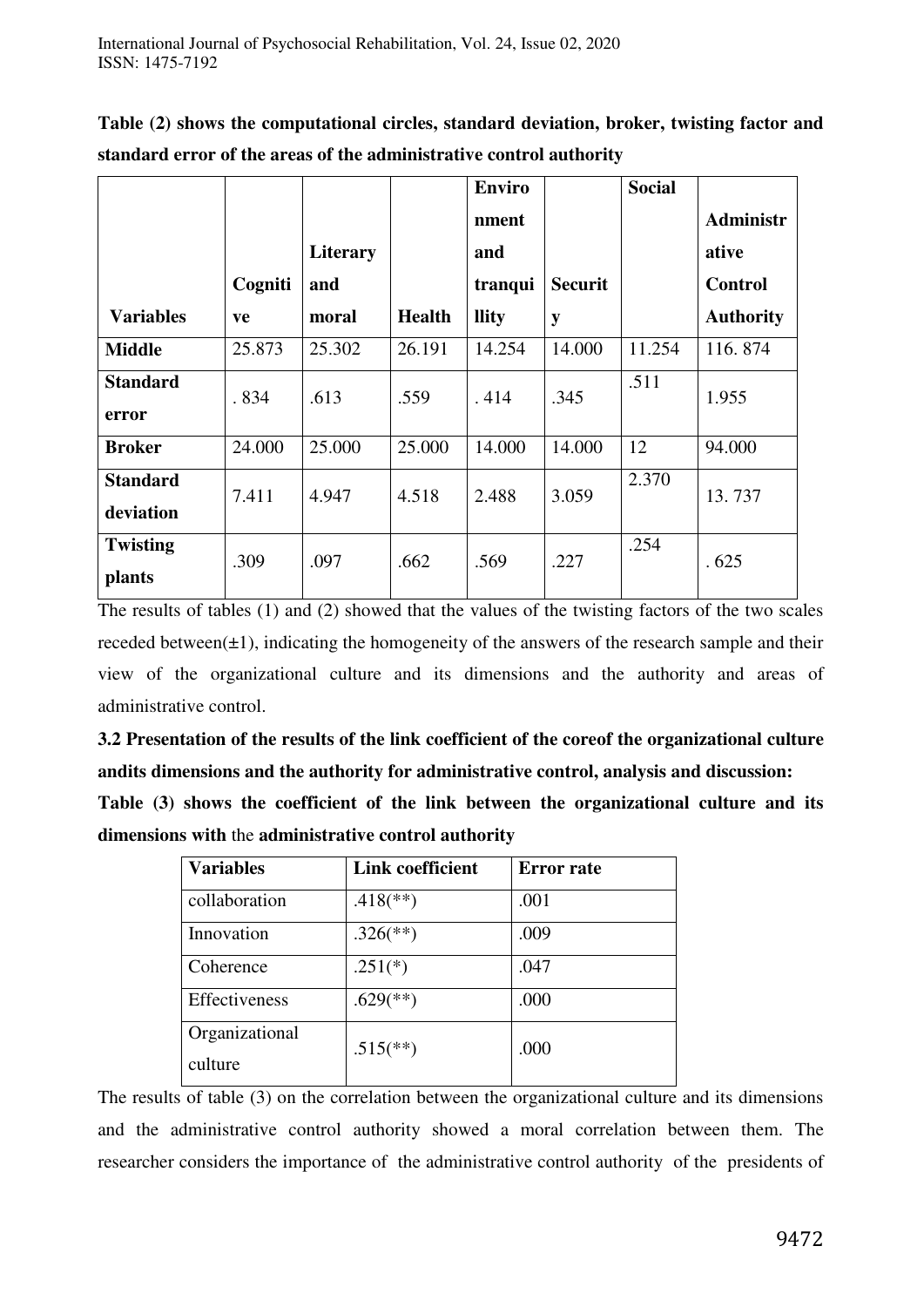sports clubs in Diyala as a new concept that interests them becauseit isone of the modern concepts of management in promoting administrative work within all institutions, including sports institutions, as it is that leadership that goes beyond incentives in exchange forthedesired performance to develop and encourage subordinates intellectually andon the grounds andencourage them to make their own interestsan essential part of the higher message of the organization (sports institution)."(Cnoger,2002.p47 ;7)

Theorganizational culture includes important aspects such as motivating subordinates,empowerment, commitment, high-level performance andemphasizing teamwork, defining the mission and objectives of the organization (the organization),and the vision for thefuture, which is "a process by which the leader enhances the effective commitment of the members of the organization by directing them towards changing their attitudes and assumptions about unclein accordance with the culture of the organization." (Simns, 1999,p 89-104 ;9)

The organizational culture is an essential and important characteristic of the organizational behavior of the members of the sports institution with its differences of views or values and beliefs, which need an understanding leadership that always seeks to embrace its members and hear their different opinions and adopt the best in proportion to the development of the possibilities of the employees of these clubs members, coaches and players. The organizational culture is therefore an influential feature of the sports organization or clubs, and the culture of thefounder refersto that in-depth structure, which acquires its origins from the values, beliefs and assumptions held by individuals within the organization.

(Y. Chuang, R. Church, and j. Zikic, 2004,p 26-34 ;10)

**3.3 Presentation of the results of the multiple link, the identification factor, the ratio of contribution between the organizational culture and its dimensions and the authority for administrative control, analysis and interpretation:**

**Table (4) shows the multiple correlation factor between the organizational culture and its dimensions with the administrative control authority** 

|                 | link<br><b>Multiple</b> |                         |                           |
|-----------------|-------------------------|-------------------------|---------------------------|
| <b>Variable</b> | coefficient             | <b>Selection factor</b> | <b>Contribution ratio</b> |
| Link<br>values  | .631(a)                 | .399                    | .346                      |

Table 4 explains that the value of the multiple link coefficient indicates a strong correlation between the organizational culture and its dimensions with the administrative control authority, while the corrected selection factor explains to us that the administrative control authority in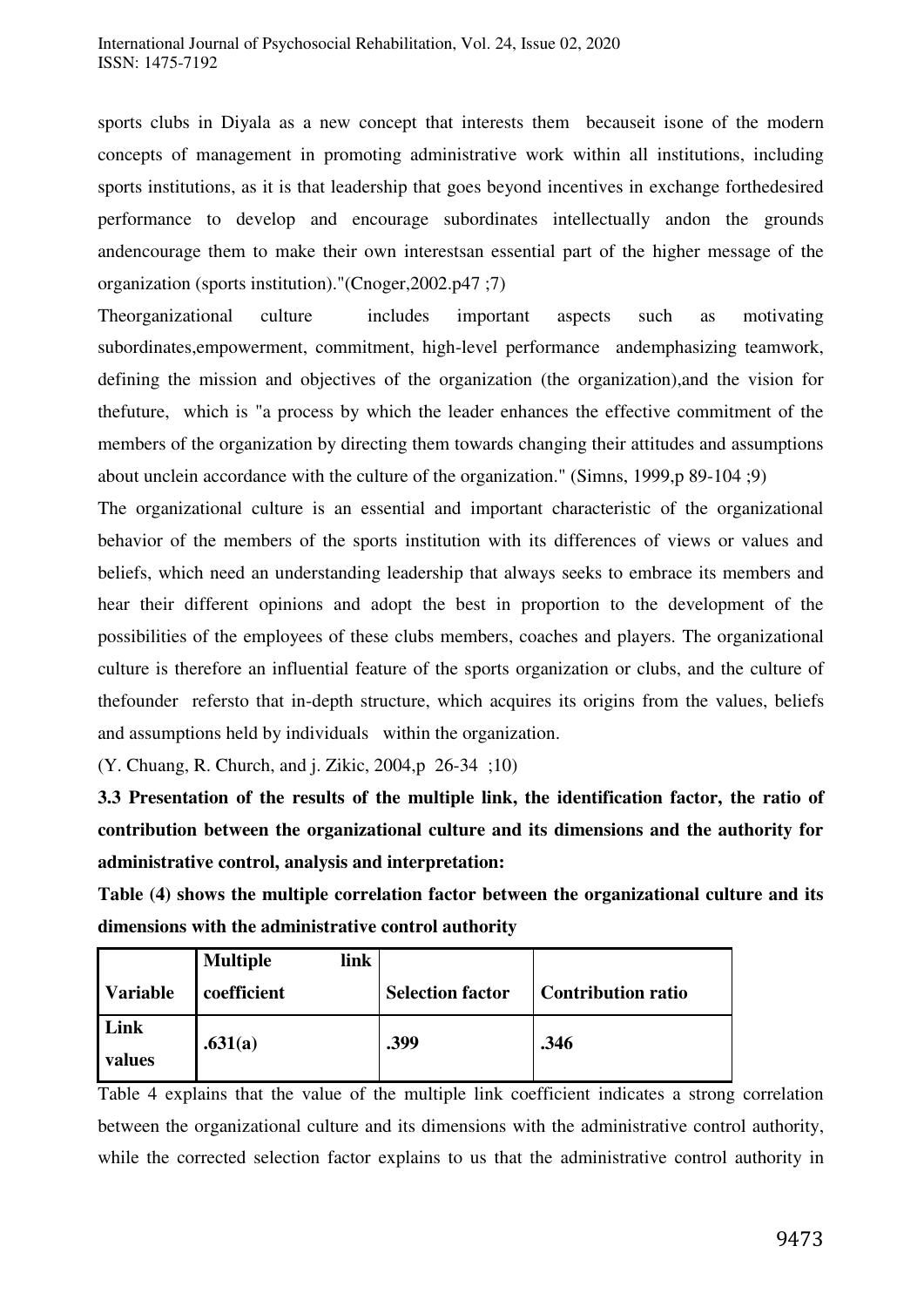question contributed to the interpretation of the organizational culture and its dimensions amounted to (35%), while the rest of the ratio was (65%), which is due to other variables. For the purpose of knowing the interpretive strength of the multiple link factor, the researcher used contrast analysis and table 5, which shows:

**Table (5) shows the calculated value of (P) and the error rate and statistical decision between the organizational culture and its dimensions with the administrative control authority** 

| <b>Variable</b>   | Source of<br>contrast | sum<br>squares | degree<br>Freedom | Average<br>squares | ${\bf P}$<br>calculated<br>value | <b>Ratio</b><br><b>Error</b> | <b>Resolution</b><br><b>Statistician</b> |
|-------------------|-----------------------|----------------|-------------------|--------------------|----------------------------------|------------------------------|------------------------------------------|
| <b>Administra</b> | Within                | 5510.448       | 5                 | 1102.09            |                                  |                              |                                          |
| tive control      | the totalt            |                |                   | $\overline{0}$     |                                  | .000                         |                                          |
| authority         | <b>Between</b>        | 8309.869       | 57                |                    | 7.560                            |                              |                                          |
| and               | groups                |                |                   |                    |                                  |                              | Moral                                    |
| dimensions        |                       |                |                   | 145.787            |                                  |                              |                                          |
| <b>of</b>         | <b>Total</b>          | 13820.317      | 62                |                    |                                  |                              |                                          |
| organizatio       |                       |                |                   |                    |                                  |                              |                                          |
| nal culture       |                       |                |                   |                    |                                  |                              |                                          |

Table 5 indicates a strong correlation between the organizational culture and its dimensions with the administrative control authority, which confirms the high interpretive powerofmultiple associations. As well as their interest in the principles of management in terms of administrative control and taking into account and considering it as a reliable basis in their work through application and considering the collective effort during the work is essential and very necessary, and dealing objectively with the positions, problems and obstacles that occur during the work and trying to overcome them and solve them through the process of making administrative decisions and verifying the efforts of the workers constantly in the use of scientific method and dealing with things technically and programmed to achieve the goals efficiently and in the easiest possible ways and in the least possible time during the course of the administrative process.

In this regard, Attia Effendi points out that "the management of sports organizations in light of the change and development in the world increases the importance of confronting these continuous changes through new concepts within sports institutions (Attia Hassan Al-Effendi, 2001, p. 274:6),and these concepts are the organizational culture and the authority of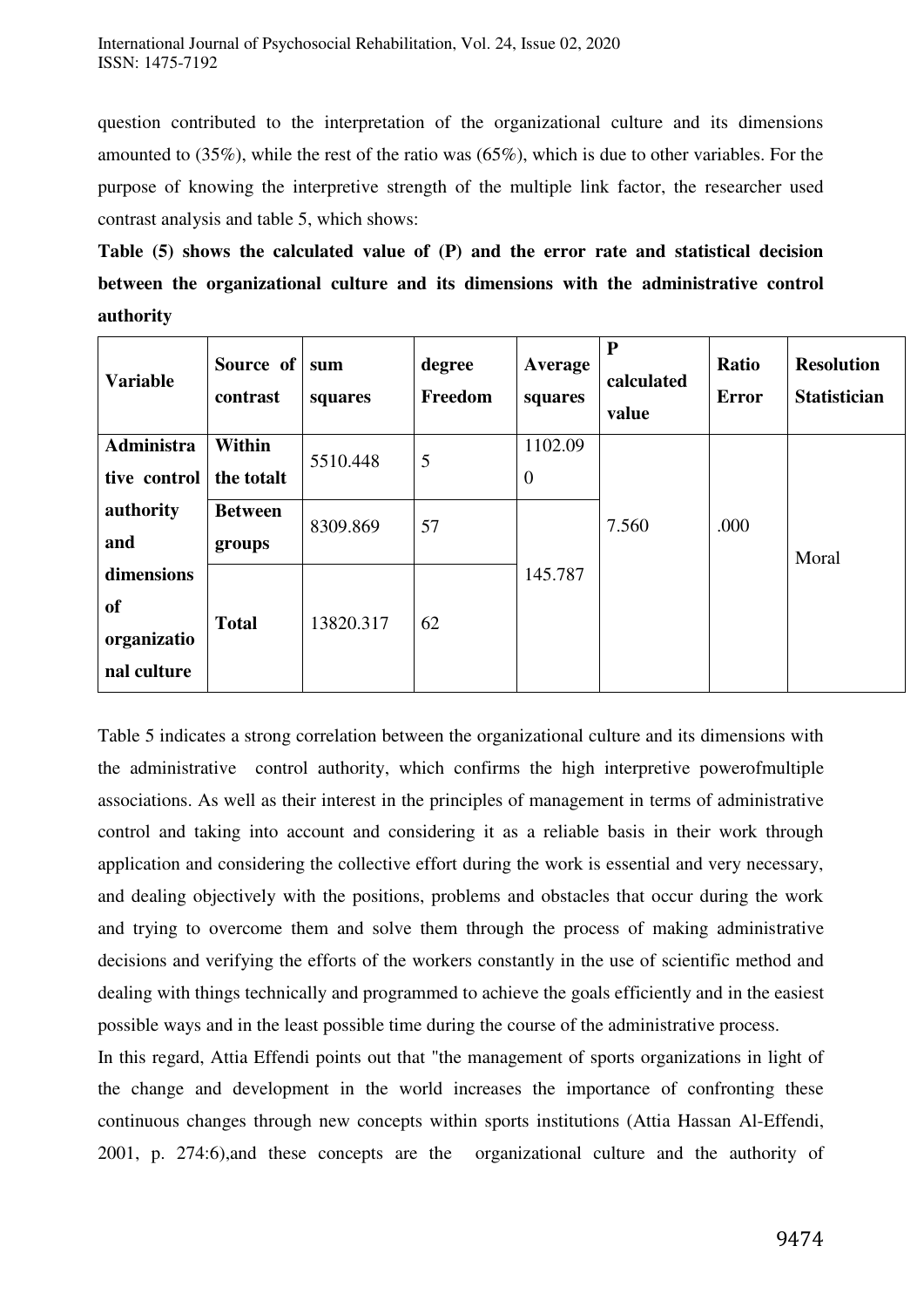administrative control, it affects the employees and the formation of the behavior required of them within the sports club.

### **4- Conclusion:**

The researcher reached the most important conclusions: there is a moral correlation between the organizational culture and its dimensions with the administrative control authority of the presidents of sports clubs in Diyala.

# **References :**

- 1. Abu Bakr, Mustafa Mahmoud (2000);
- 2. Hossam Morsi; The Origins of Administrative Law: (Alexandria, University House, 2012)
- 3. Al-Khashali, Shaker Jarallah and Tamimi, Ayad Fadhil Mohammed (2008); organizational culture and its role in promoting participation in decision-making to meet contemporarychallenges, field study in Jordanian IT companies, Faculty of Economics and Management Sciences University of Applied Sciences, Amman.
- 4. Rashad Mohammed Jassim, Administrative Control Authority and its applications with the departments of the central sports federations of the Olympic Committee: (Master's Thesis, Diyala University - Faculty of Physical Education and Sports Sciences, 2019).
- 5. Aziz, Khaled Mahmoud (2012); organizational culture and its relationship with methods of dealing with organizational conflict by the administrative and technical staff of some sports organizations in Nineveh province, research published in the Journal of Sports Education Sciences, Volume 5, Issue (3), C2.
- 6. Attia Hassan Al-Effendi; New Trends in Public Administration: (Cairo University, Faculty of Management, Economics and Political Science, 2001)
- 7. Cnoger ,M(2002) Leader ship :Llearning share vision ,organizdtional dynamucs,wener,vol.19.issue3.
- 8. Gray, J.H., & Denston, I.L., (2006), "Towards An Integrative Model of Organizational Culture and Knowledge Management", International Journal of Organizational Behavior, Vol. (9), No. (2).
- 9. Simons, T.L., (1999), Behavioral integrity as a critical ingredient for transformational leadership, Journal of organization change management, VOL.12, No.2.
- 10. Y.Chuang,R.Church, &J.Zikic,(2004); Organizational culture, Group Diversity and Intragroup conflict", Team Performance Management, Vol.10, No.1/2.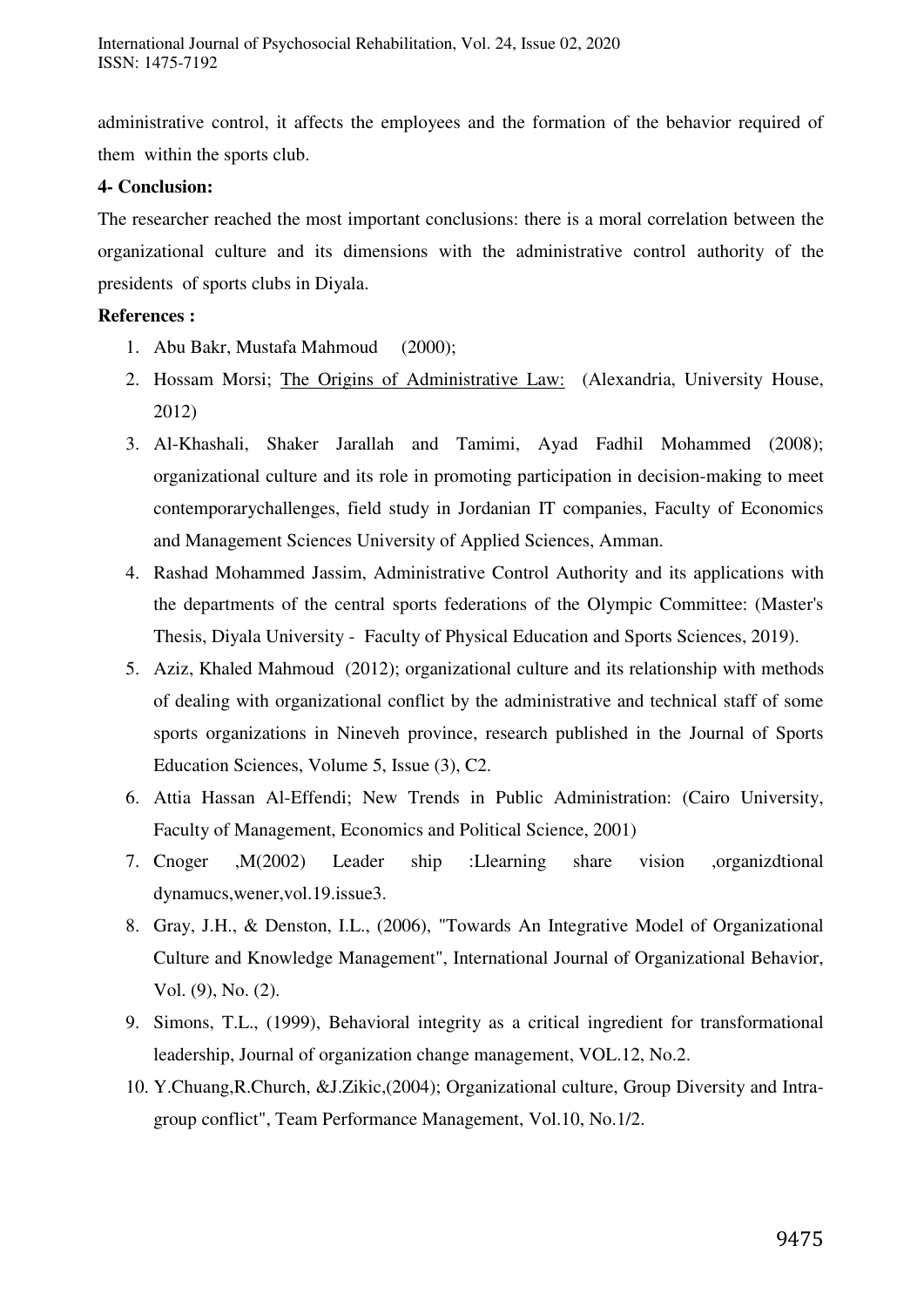# **Supplements Supplement (1)** Organizational Culture **Scale:**

| to             | Paragraph                                                                                                                               | $\mathbf{I}'\mathbf{m}$<br>very<br>agre<br>eing. | Ok | neut<br>ral | I<br>don'<br>t<br>agre<br>e. | I don't<br>strongl<br>y<br>agree. |
|----------------|-----------------------------------------------------------------------------------------------------------------------------------------|--------------------------------------------------|----|-------------|------------------------------|-----------------------------------|
| $\mathbf{1}$   | Senior management is keen to delegate more powers to<br>their subordinates                                                              |                                                  |    |             |                              |                                   |
| $\overline{2}$ | Senior management encourages its management and<br>technical staff to innovate                                                          |                                                  |    |             |                              |                                   |
| 3              | Senior<br>objectives<br>clear<br>for<br>management sets<br>administrative and technical staff to facilitate their<br>completion process |                                                  |    |             |                              |                                   |
| $\overline{4}$ | Senior management emphasizes efficient work and<br>effective completion of tasks                                                        |                                                  |    |             |                              |                                   |
| 5              | Senior management has a deep vision and understanding<br>of creating new jobs for the organization                                      |                                                  |    |             |                              |                                   |
| 6              | Senior management has official and accurate systems<br>declared for administrative and technical staff                                  |                                                  |    |             |                              |                                   |
| $\overline{7}$ | Senior management is interested in achieving good<br>performance in the work and achieving the goal                                     |                                                  |    |             |                              |                                   |
| 8              | Administrative and technical staff are treated as a family                                                                              |                                                  |    |             |                              |                                   |
| 9              | The challenges faced by administrative and technical<br>staff allow them to learn and grow                                              |                                                  |    |             |                              |                                   |
| 10             | Senior management emphasizes job stability                                                                                              |                                                  |    |             |                              |                                   |
| 11             | The critical factor to the organization's success is its<br>ability to exploit available resources and achieve the best<br>performance  |                                                  |    |             |                              |                                   |
| 12             | Senior management is keen to increase (strengthening)<br>trust between administrative and technical staff                               |                                                  |    |             |                              |                                   |
| 13             | Senior management pays unprecedented attention to<br>administrative and technical staff and encourages<br>innovators                    |                                                  |    |             |                              |                                   |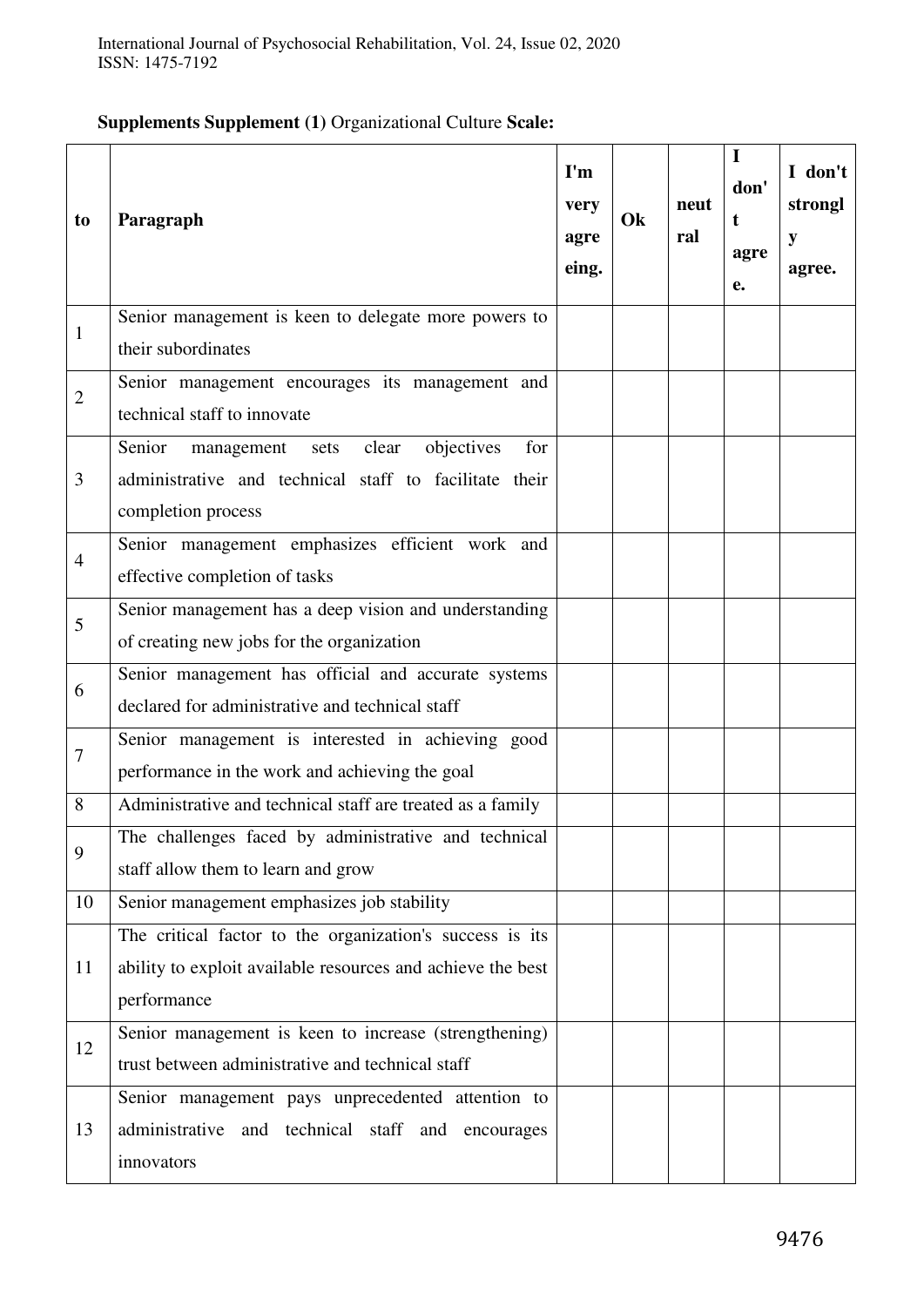| to | Paragraph                                                                                                                                            | $\mathbf{I}'\mathbf{m}$<br>very<br>agre<br>eing. | Ok | neut<br>ral | $\mathbf I$<br>don'<br>t<br>agre<br>e. | I don't<br>strongl<br>y<br>agree. |
|----|------------------------------------------------------------------------------------------------------------------------------------------------------|--------------------------------------------------|----|-------------|----------------------------------------|-----------------------------------|
| 14 | attention<br>achieving<br>Senior<br>management<br>pays<br>to<br>objectives efficiently                                                               |                                                  |    |             |                                        |                                   |
| 15 | Administrative<br>in<br>technical<br>staff<br>and<br>compete<br>departments for better efficiency                                                    |                                                  |    |             |                                        |                                   |
| 16 | Senior management encourages administrative<br>and<br>technical staff to participate in all activities of the<br>organization                        |                                                  |    |             |                                        |                                   |
| 17 | Senior management of its staff provides job security                                                                                                 |                                                  |    |             |                                        |                                   |
| 18 | Senior management seeks to maintain its competitive<br>advantage                                                                                     |                                                  |    |             |                                        |                                   |
| 19 | Administrative and technical staff cooperate in protecting<br>the organization and its property                                                      |                                                  |    |             |                                        |                                   |
| 20 | There is a desire on the part of senior management to<br>take risks, which increases its capacity and ambition                                       |                                                  |    |             |                                        |                                   |
| 21 | Senior management defines responsibilities, authorities<br>and organizational relationships between its employees                                    |                                                  |    |             |                                        |                                   |
| 22 | Senior management gives attention to administrative and<br>technical staff in order to increase their efficiency and<br>follow up their achievements |                                                  |    |             |                                        |                                   |
| 23 | Senior<br>developing<br>management is<br>interested<br>in<br>communication between its human resources                                               |                                                  |    |             |                                        |                                   |
| 24 | Addressing regulatory conflict allows for increased<br>creativity and innovation                                                                     |                                                  |    |             |                                        |                                   |
| 25 | Senior management encourages its administrative and<br>technical staff to work together                                                              |                                                  |    |             |                                        |                                   |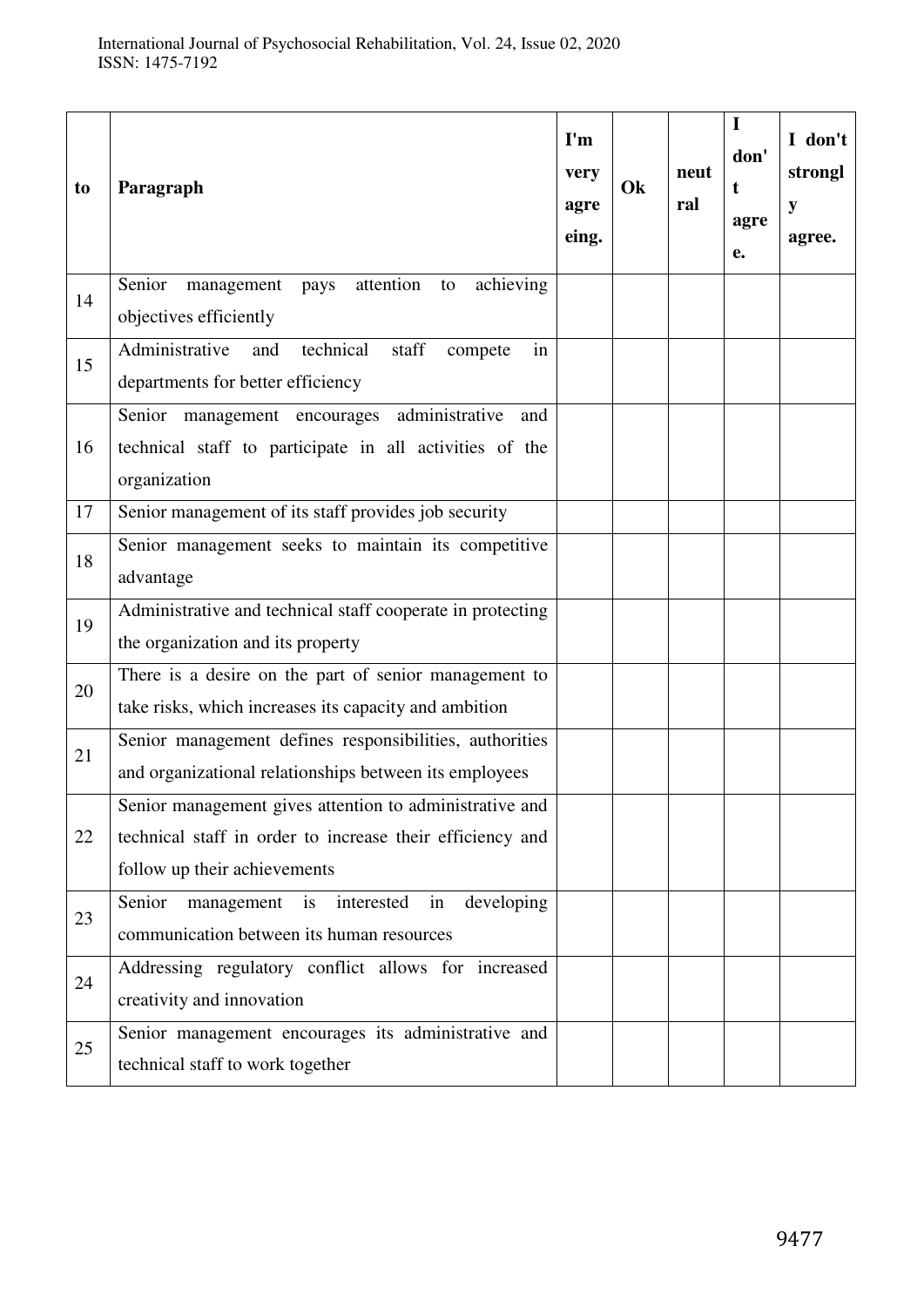# **Supplement (2) Administrative Control Authority** Scale

|                |                                                  |         |             | $\mathbf I$ |             | $\mathbf I$ |
|----------------|--------------------------------------------------|---------|-------------|-------------|-------------|-------------|
|                |                                                  | I       |             | agree       | $\mathbf I$ | don't       |
|                |                                                  | strongl | agre        | to          | don't       | agree       |
| to             | The ferry                                        | y       | $\mathbf e$ | some        | agree       | too         |
|                |                                                  | agree.  |             | extent      |             | much        |
|                |                                                  |         |             |             |             |             |
|                | Create some distinct elements abroad to see the  |         |             |             |             |             |
| $\mathbf{1}$   | talk of science that serves the work of the      |         |             |             |             |             |
|                | federation or the club.                          |         |             |             |             |             |
| $\overline{2}$ | The federation or club will hold scientific      |         |             |             |             |             |
|                | seminars and workshops for all its employees.    |         |             |             |             |             |
|                | Members of the administrative body have          |         |             |             |             |             |
| 3              | sufficient experience and ability to use modern  |         |             |             |             |             |
|                | electronic technologies.                         |         |             |             |             |             |
|                | Members of the administrative body<br>are        |         |             |             |             |             |
| $\overline{4}$ | characterized by knowledge of all legislation    |         |             |             |             |             |
|                | and disciplinary laws.                           |         |             |             |             |             |
|                | Members of the administrative body have a        |         |             |             |             |             |
| 5              | level of educational achievement that qualifies  |         |             |             |             |             |
|                | them to take up the highest management           |         |             |             |             |             |
|                | positions.                                       |         |             |             |             |             |
|                | The federation or club is working to develop     |         |             |             |             |             |
| 6              | the knowledge aspect of all employees and        |         |             |             |             |             |
|                | inform them about everything that is new         |         |             |             |             |             |
| $\overline{7}$ | Members of the administrative authority are      |         |             |             |             |             |
|                | characterized by full knowledge of all powers.   |         |             |             |             |             |
|                | The Federation or the Club sets strict controls  |         |             |             |             |             |
| 8              | against athletes who are issued actions far from |         |             |             |             |             |
|                | ethical frameworks.                              |         |             |             |             |             |
|                | The Federation or Club urges all athletes and    |         |             |             |             |             |
| 9              | employees to adhere to high ethics and public    |         |             |             |             |             |
|                | morals.                                          |         |             |             |             |             |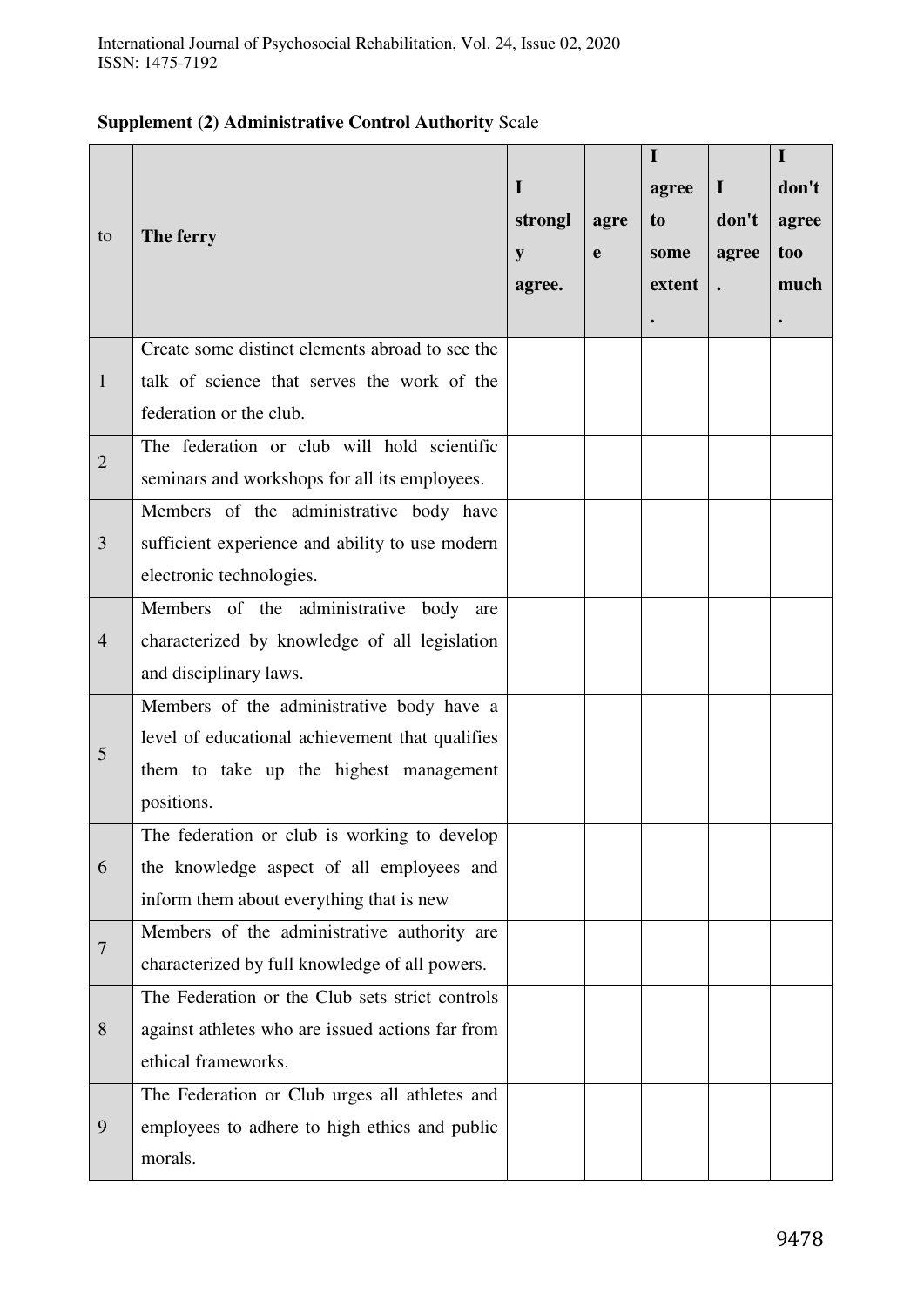|    | Respects the diverse and diverse cultures of all     |  |  |  |
|----|------------------------------------------------------|--|--|--|
| 10 | athletes.                                            |  |  |  |
|    | The Federation or club works to provide a            |  |  |  |
| 11 | decent standard of living for all athletes and its   |  |  |  |
|    | employees                                            |  |  |  |
|    | Administrative structure is characterized by         |  |  |  |
| 12 | self-denial when presenting the interests of the     |  |  |  |
|    | Union over personal interests.                       |  |  |  |
|    | The administrative structure joins hands with        |  |  |  |
| 13 | all athletes in removing obstacles to morals and     |  |  |  |
|    | morals.                                              |  |  |  |
|    | The Federation or club establishes a special         |  |  |  |
| 14 | control system for monitoring the behavior of        |  |  |  |
|    | athletes during competitions and training            |  |  |  |
|    | camps.                                               |  |  |  |
|    | The federation or club conducts medical              |  |  |  |
| 15 | examinations periodically for all athletes.          |  |  |  |
|    | The federation or club takes measures to             |  |  |  |
| 16 | prevent players from contracting diseases and        |  |  |  |
|    | epidemics.                                           |  |  |  |
|    | The federation or club adopts the treatment of       |  |  |  |
| 17 | medical conditions and follows them up until         |  |  |  |
|    | they are recovered.                                  |  |  |  |
| 18 | Monitoring the health status of athletes from        |  |  |  |
|    | abroad.                                              |  |  |  |
|    | The federation or club invests the sponsoring        |  |  |  |
| 19 | companies, supporters and the media in its           |  |  |  |
|    | financing.                                           |  |  |  |
| 20 | The federation or club provides the right sports     |  |  |  |
|    | nutritionist for sports teams                        |  |  |  |
| 21 | There<br>compliance<br>with<br>is<br>control<br>over |  |  |  |
|    | instructions that keep athletes healthy.             |  |  |  |
| 22 | The club or the federation works to maintain         |  |  |  |